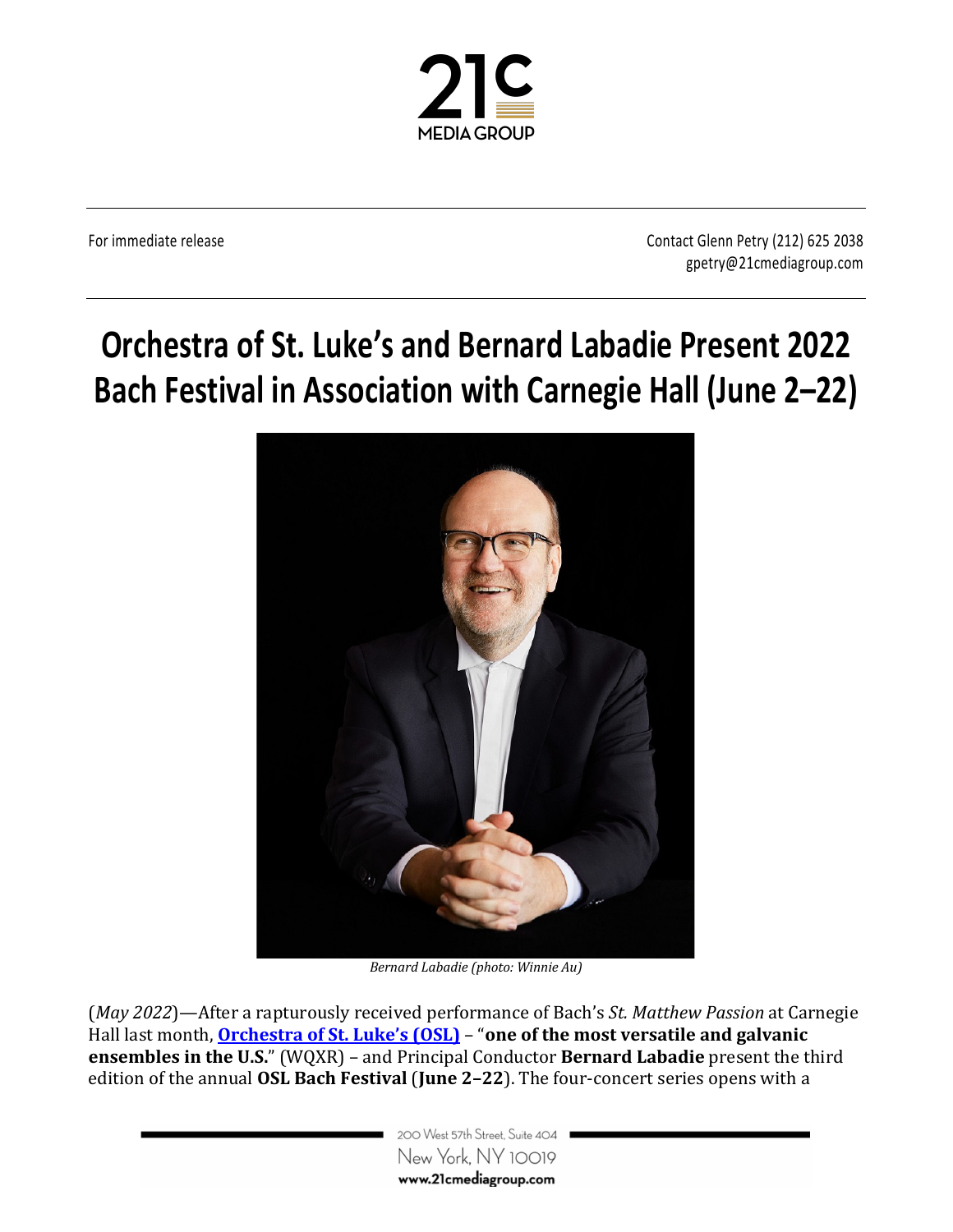program of symphonies and cello concertos by **Haydn** and **C.P.E. Bach**, two of the composers most directly influenced by the latter's father, showcasing cellist **Steven Isserlis**, one of only two living cellists featured in *Gramophone's* Hall of Fame. Next follows an evening of music by **J. S. Bach** and his contemporaries, including the **U.S. premiere** of Labadie's original arrangement of Pachelbel's E-minor Chaconne, as well as guest appearances by soprano **Amanda Forsythe**, oboist Philippe Tondre, and violinist Stefan Jackiw. The series culminates with Labadie's leadership of and illuminating commentary on Bach's **The Musical Offering**. A complex and highly chromatic work, *The Musical Offering* also provides inspiration for the penultimate concert of the festival, featuring **new works** for chamber orchestra by four emerging composers, developed under the tutelage of Grammy-nominated English composer **Anna Clyne** through OSL's **DeGaetano Composition Institute**. These new compositions will receive their **world premieres** under the baton of **Ben Gernon**, former Principal Guest Conductor of the BBC Philharmonic. Looking ahead to next season, OSL returns to Carnegie Hall for three performances: an **all-Mendelssohn** program featuring British pianist **Benjamin Grosvenor**; a program of Mozart and Schubert with pianist **Emanuel Ax**; and an all-Handel program featuring **La Chapelle de Québec**, the Canadian chorus founded by Labadie that also performed in April's resoundingly praised performance of the *St. Matthew Passion*.

## **Third annual OSL Bach Festival (June 2–22)**

The first **OSL Bach Festival**, held in 2019, was an ambitious three-week, citywide initiative, while the second transitioned into last year's month-long virtual "Bach at Home" festival, reaching almost 11,000 unique new visitors online. In June, OSL returns to live and in-person performances once more, with four concerts – three of them led by Labadie himself – at two New York City venues: Carnegie's **Zankel Hall (June 2, 7 & 22)** and Neidorff-Karpati Hall at **Manhattan School of Music** (**June 15**).

Labadie has become a prominent fixture in and leader of New York City's cultural life, and his **contract as OSL's Principal Conductor** has just been **extended through the orchestra's 50th anniversary season** in 2023-24. Renowned worldwide for his interpretations of Baroque and Classical repertoire, he is the Founding Conductor of Les Violons du Roy and La Chapelle de Québec, ensembles with which he regularly tours Canada, the U.S. and Europe. A regular presence as a guest conductor with many leading North American orchestras and increasingly in demand with period-instrument orchestras, Labadie is equally distinguished as an opera conductor and has served as Artistic Director of both Opéra de Québec and Opéra de Montréal. His leadership of the *St. Matthew Passion* last month was met with unanimous acclaim: the *New York Times* declared that under his baton "**the music was unwaveringly measured but balanced; its flashes of grandeur didn't need to be overstated to land powerfully**." The same review continued:

"The 'St. Matthew Passion' is more meditation than melodrama, and this reading carried that belief to the final measure – its dissonance barely held, the slightest tension resolving with the grace of the restfulness it's meant to reflect."

Likewise, *New York* magazine had only praise for Labadie's leadership: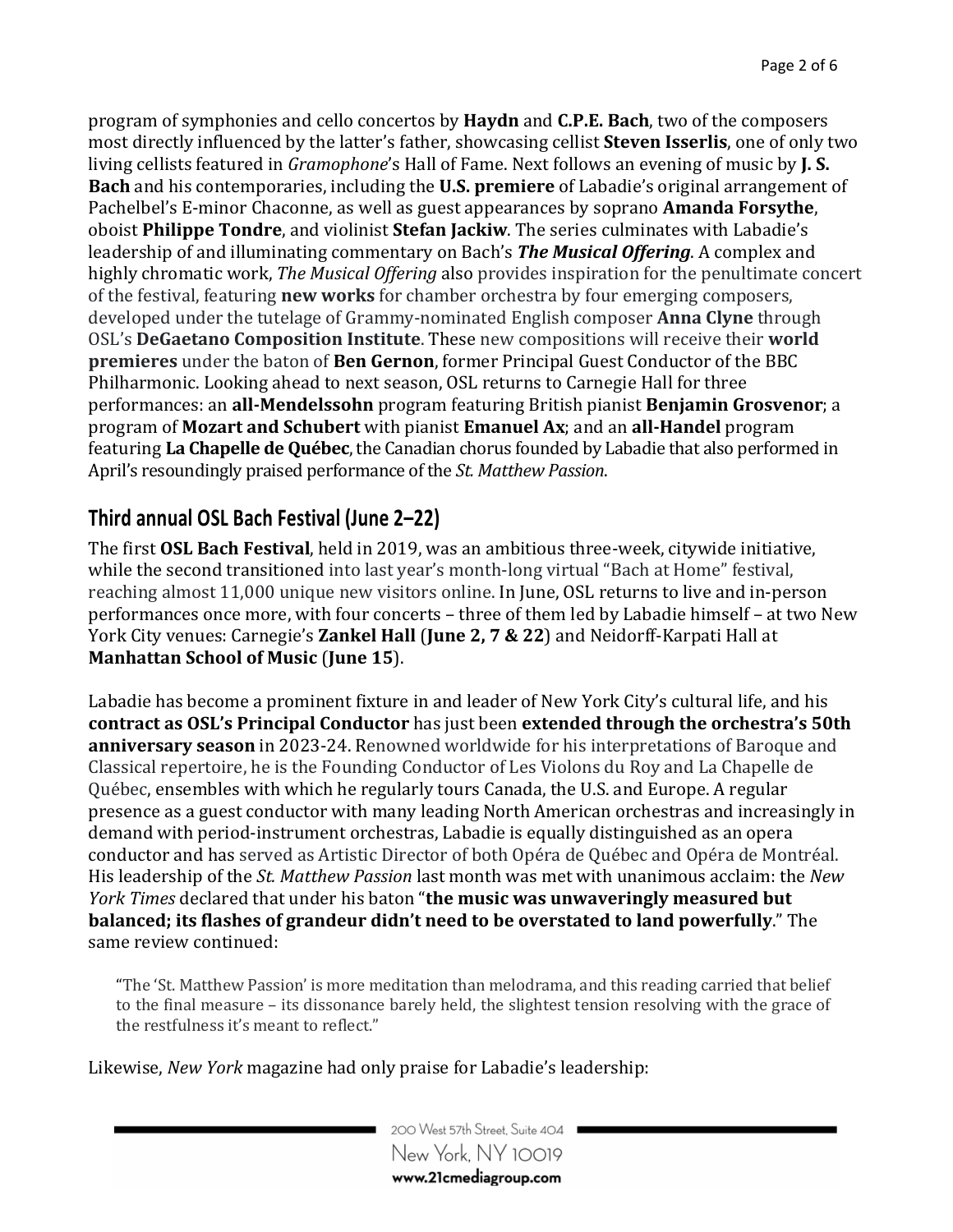"At its core was the Orchestra of St. Luke's, one of our perpetually underappreciated hometown groups. The result was a luminous rarity: a baroque behemoth performed by a big ensemble with delicacy, lightness, and paschal fervor.... Labadie ... managed that complex flow of beauty and rage with a mastery worthy of DeMille.  $\dots$  I don't mean to suggest that Labadie punched up the melodrama; he doled out more grace than brimstone, and his rhetoric tilted toward understatement. He got the strings to play with effervescent lightness and bound the two orchestras and three choirs into weightless counterpoint."

#### *Opera News* agreed:

"The *Saint Matthew Passion* may be a musical monument, but as interpreted by Bernard Labadie and the Orchestra of St. Luke's, it was anything but a shrine. ... Labadie and his forces brought out the humanity as much as the grandeur of the Bach masterpiece. ... The phrasing throughout was supple and buoyant: the performance *breathed*. The OSL is in part an assemblage of chamber-music players, a quality that came through in the small-ensemble passages with which the work abounds. But it is also a top-notch orchestra, and its playing in massed passages was marked by unity of ensemble and transparent textures."

### **2022-23 Carnegie Season**

Labadie and OSL kick off their 2022-23 season at Carnegie Hall in November with the continuation of a multi-season focus on the works of **Felix Mendelssohn**. The program opens with his **Piano Concerto No. 1**, featuring British pianist **Benjamin Grosvenor**, about whom the *New York Times* raves: "He commands the stage with aristocratic ease ... Mr. Grosvenor makes you sigh with joy ... A temperament rare in yesteryear, let alone now." To complement that work, Labadie conducts Mendelssohn's complete incidental music for *A Midsummer Night's Dream*, with vocal parts sung by soprano **Lauren Snouffer** and mezzo-soprano **Cecelia Hall** and narration by OSL board member, Tony-winner and four-time Emmy-winner **David Hyde Pierce** (**Nov 17**).

In February, OSL returns to Carnegie Hall with pianist **Emanuel Ax** – praised by the *Houston Chronicle* for his "fleet, seemingly effortless, un-showy virtuosity" and "unpretentious, masterful way with Mozart" – to perform **Mozart's Piano Concerto No. 18**. Also featured on the program is **Schubert's** final completed symphony, his "Great" Symphony No. 9 (Feb 9).

OSL's final Carnegie Hall performance of 2022-23 features Labadie conducting an all-Handel **program** with **La Chapelle de Québec** – one of the three choirs heard in April's *St. Matthew Passion* – and soloists. The royal-themed program comprises Handel's **four coronation anthems** composed for King George II; his **Music for the Royal Fireworks**, composed under contract for the same monarch to celebrate the signing of the Treaty of Aix-la-Chapelle; and his *Ode for the Birthday of Queen Anne* (**April 13**).

#### **About Orchestra of St. Luke's**

**Orchestra of St. Luke's (OSL)** grew from a group of virtuoso musicians performing chamber music concerts at Greenwich Village's Church of St. Luke in the Fields in 1974. Regular seasons see OSL perform in diverse musical genres at New York's major concert venues, drawing on an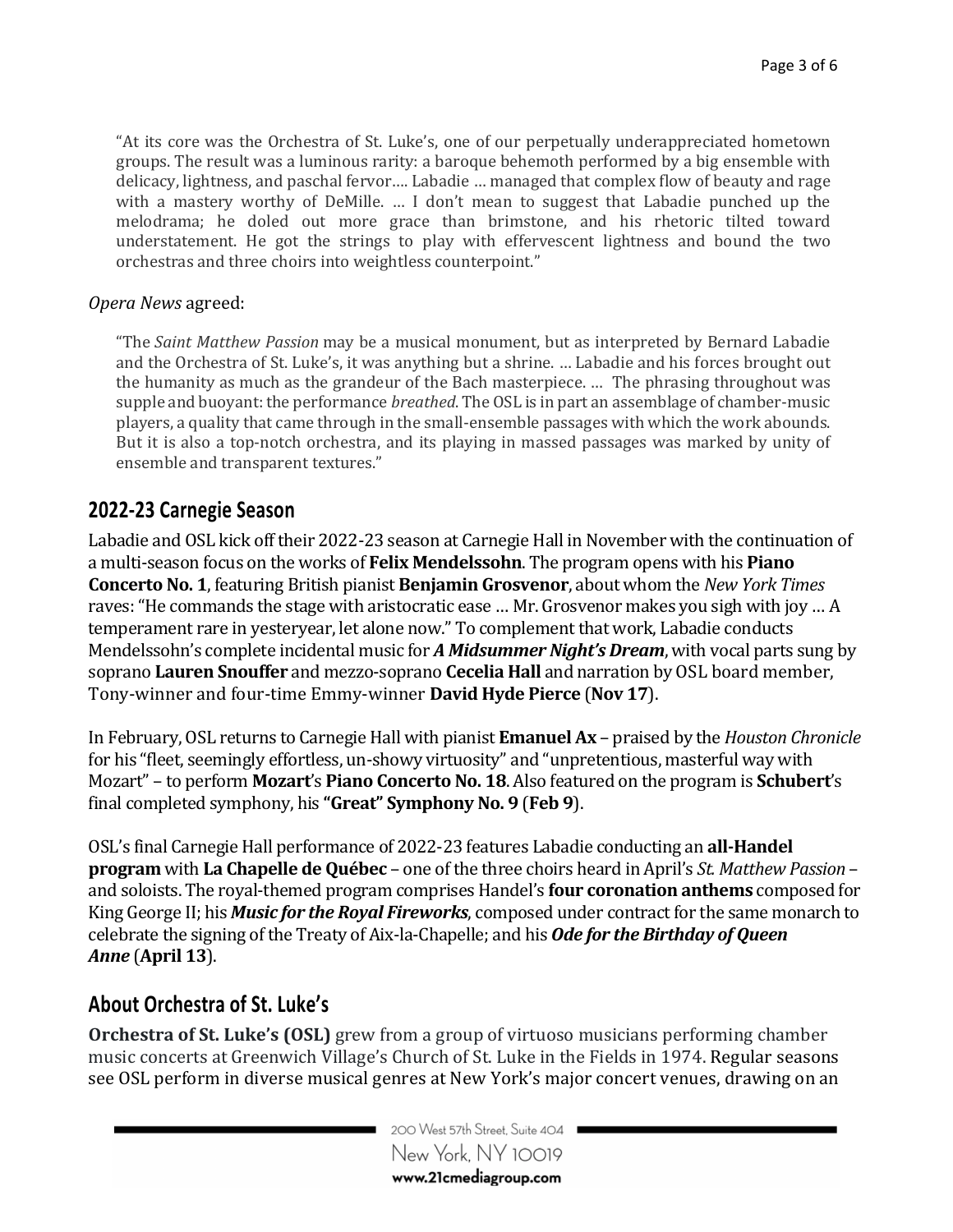expanded roster for large-scale works, and collaborating with artists ranging from Joshua Bell and Renée Fleming to Bono and Metallica. The orchestra has commissioned more than 50 new works and has given more than 175 world, U.S., and New York City premieres, while also participating in 118 recordings, four of which have been recognized with Grammy Awards. Internationally celebrated for his expertise in 18th-century music, **Bernard Labadie** was appointed as OSL's Principal Conductor in 2018, continuing the orchestra's long tradition of working with proponents of historical performance practice. Built and operated by OSL, **The DiMenna Center for Classical Music** opened in 2011. New York City's only rehearsal, recording, education and performance space expressly dedicated to classical music, it serves more than 500 ensembles and 30,000 musicians each year.

To download high-resolution photos, click here.

**Facebook.com/OSLmusic Instagram.com/OSLmusic Open.spotify.com/OSL Twitter.com/OSLmusic OSLmusic.org/**

# **Orchestra of St. Luke's: OSL Bach Festival and Carnegie Dates 2022-23**

**June 2 New York, NY Carnegie Hall (Zankel Hall) OSL Presents: OSL Bach Festival 2022 "Steven Isserlis plays Haydn and Bach" Presented in association with Carnegie Hall** Bernard Labadie, Principal Conductor HAYDN: Symphony No. 26, "Lamentatione" C.P.E. BACH: Cello Concerto in A (with Steven Isserlis, cello) C.P.E. BACH: Symphony in E-flat HAYDN: Cello Concerto in C (with Steven Isserlis, cello)

**June 7 New York, NY Carnegie Hall (Zankel Hall) OSL Presents: OSL Bach Festival 2022 "Virtuoso Concertos" Presented in association with Carnegie Hall** Bernard Labadie, Principal Conductor PACHELBEL (arr. LABADIE): Chaconne in E minor (U.S. premiere) HANDEL: Concerto grosso in D minor Op. 6, No. 10, HWV 328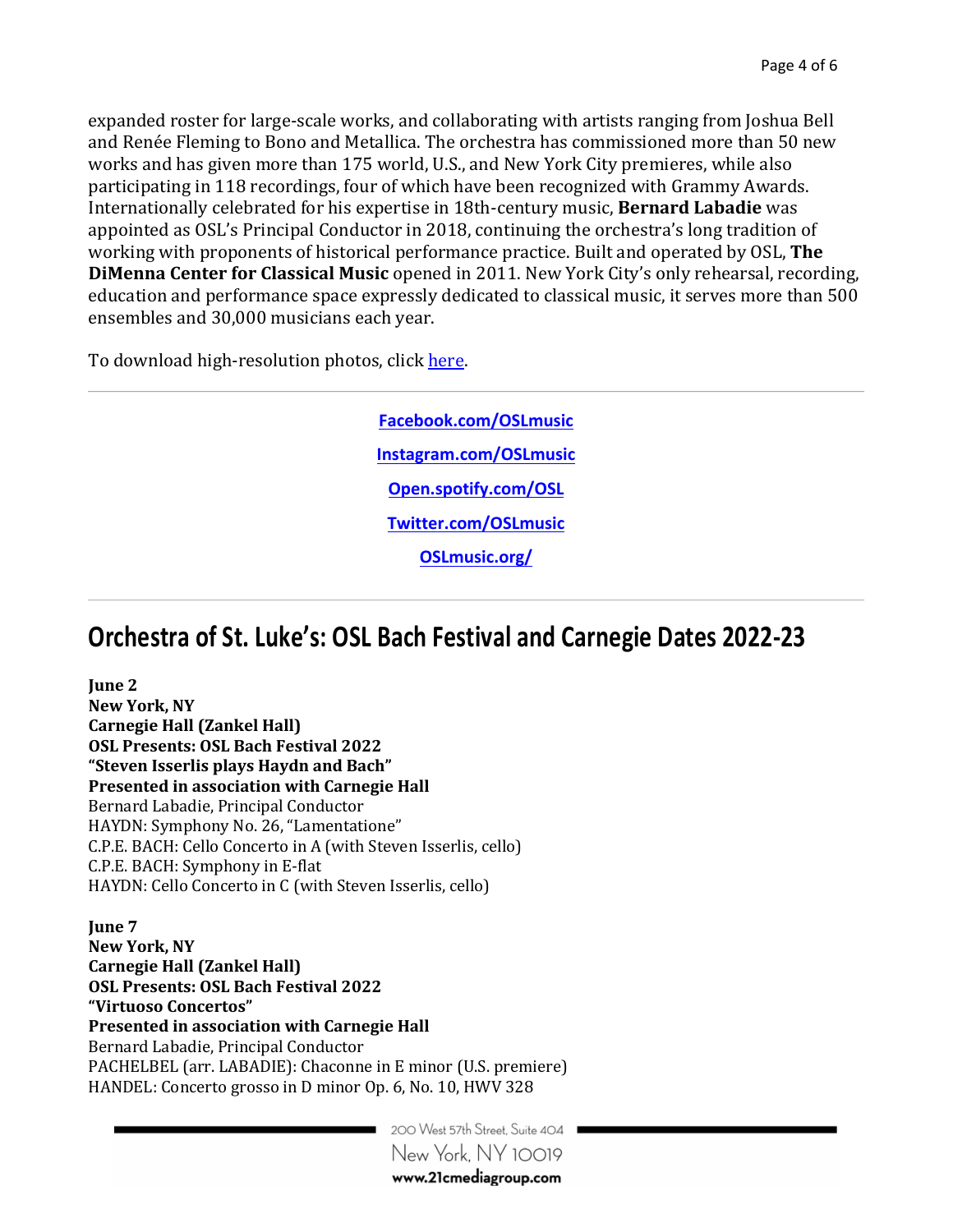BACH: Concerto for oboe d'amore in A, BWV 1055R (with Philippe Tondre, oboe) BACH: Concerto for oboe and violin in C minor, BWV 1060R (with Philippe Tondre, oboe; Stefan Jackiw, violin) HANDEL: *Silete venti*, HWV 242 (with Amanda Forsythe, soprano)

#### **June 15**

**New York, NY Manhattan School of Music (Neidorff-Karpati Hall) OSL Presents: OSL Bach Festival 2022 "Bach Today: World Premieres for Chamber Orchestra"** Ben Gernon, conductor DeGaetano Composition Institute composers KEVIN DAY, CHARLES PECK, JEREMY RAPAPORT-STEIN & NICKY SOHN: new compositions based on BACH's *The Musical Offering* (world premieres)

**June 22**

**New York, NY Carnegie Hall (Zankel Hall) OSL Presents: OSL Bach Festival 2022 "A Narrated Musical Offering" Presented in association with Carnegie Hall** Bernard Labadie, Principal Conductor and narrator BACH: *The Musical Offering*

+++

**Nov 17 New York, NY Carnegie Hall (Stern Auditorium) Orchestra of St. Luke's "A Midsummer Night's Dream with David Hyde Pierce"** Bernard Labadie, Principal Conductor David Hyde Pierce, narrator Benjamin Grosvenor, piano Lauren Snouffer, soprano Cecelia Hall, mezzo-soprano MENDELSSOHN: Piano Concerto No. 1 MENDELSSOHN: A Midsummer Night's Dream, Op. 61 (complete incidental music)

**Feb 9, 2023**

**New York, NY Carnegie Hall (Stern Auditorium) Orchestra of St. Luke's** "Emanuel Ax Plays Mozart" Bernard Labadie, Principal Conductor Emanuel Ax, piano MOZART: Piano Concerto No. 18 in B-flat Major, K. 456 SCHUBERT: Symphony No. 9, "Great"

**April 13, 2023**